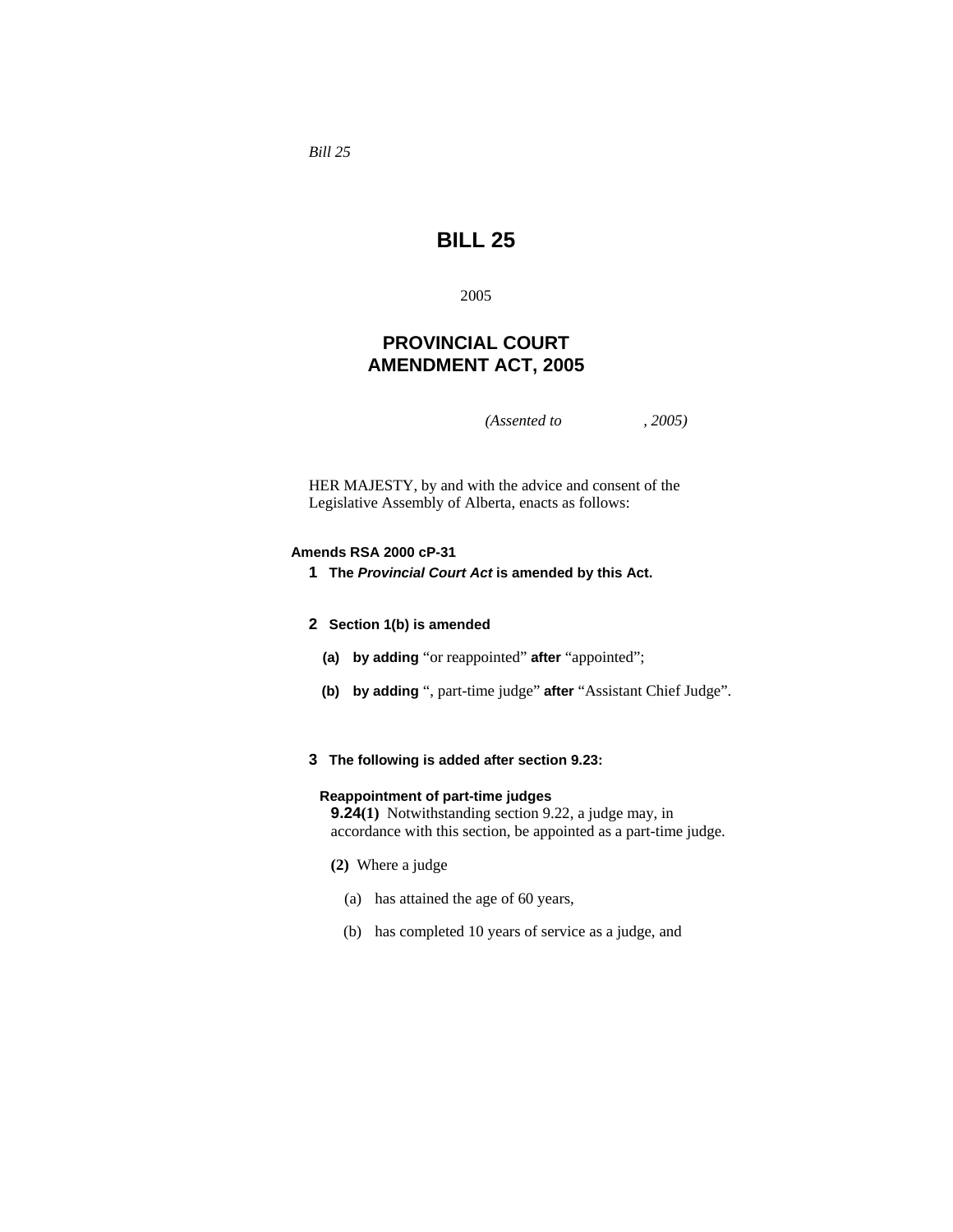(c) states in writing to the Chief Judge that the judge is prepared to retire as a full-time judge in order to be appointed as a part-time judge,

the Chief Judge may request that the Lieutenant Governor in Council appoint that person as a part-time judge on that person's retirement as a full-time judge if the Chief Judge determines that the appointment will enhance the efficient and effective administration of the Court.

#### **(3)** Where a judge

- (a) is approaching the age of 70 years but has not attained age 70, and
- (b) states in writing to the Chief Judge that the judge is prepared to retire at age 70 as a full-time judge in order to be appointed as a part-time judge,

the Chief Judge may request that the Lieutenant Governor in Council appoint that person as a part-time judge on that person's retirement as a full-time judge if the conditions in subsection (5) are met.

- **(4)** Where a judge
	- (a) is a part-time judge and the appointment is about to expire, and
	- (b) states in writing to the Chief Judge that the judge is prepared to be reappointed as a part-time judge,

the Chief Judge may request that the Lieutenant Governor in Council reappoint that person for one year as a part-time judge if the conditions in subsection (5) are met.

- **(5)** A request under subsection (3) or (4) may be made if
	- (a) the Chief Judge determines that the appointment under subsection (3) or reappointment under subsection (4) will enhance the efficient and effective administration of the Court, and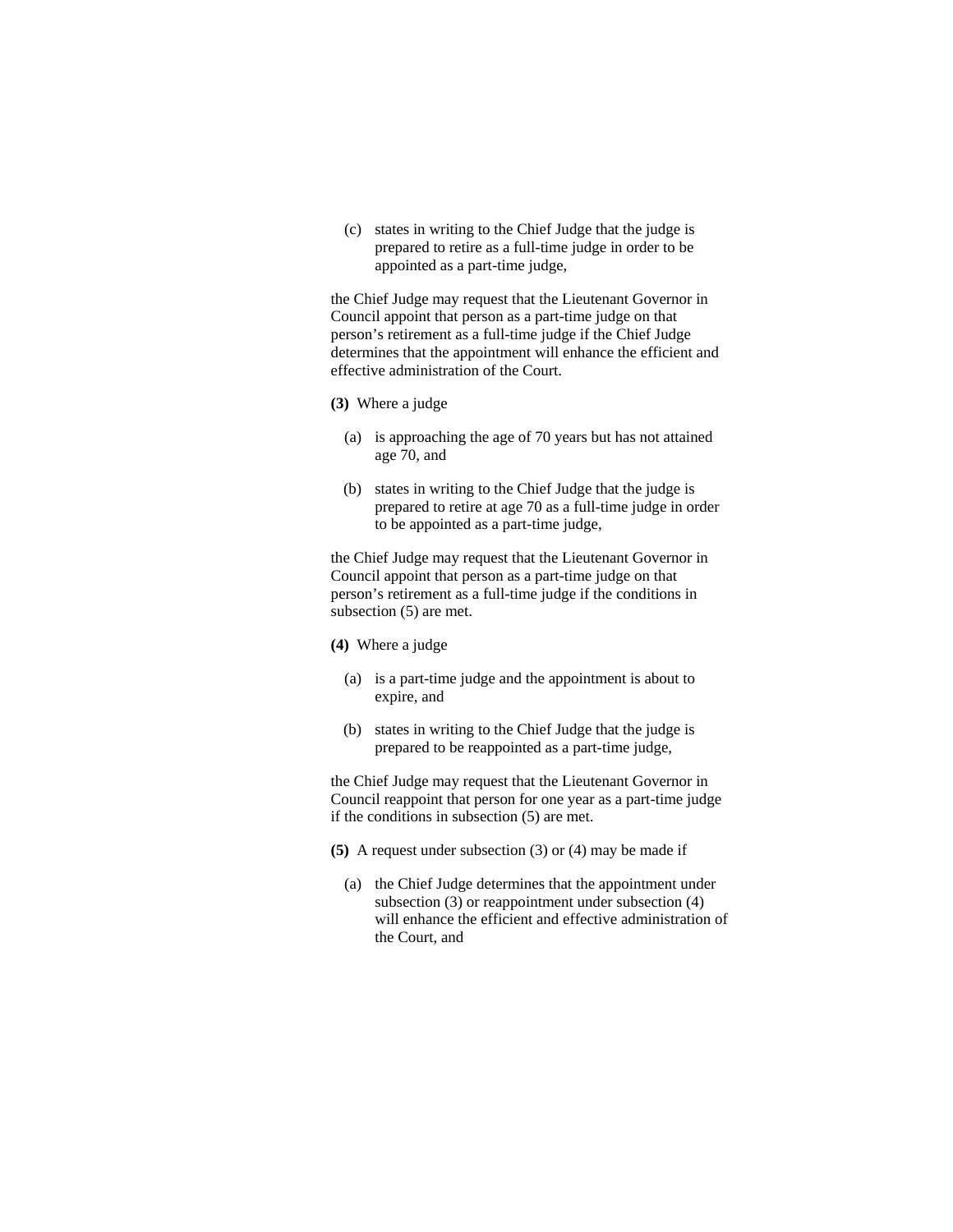(b) the request is made in accordance with and subject to the criteria established by the Chief Judge and approved by the Judicial Council.

**(6)** Where a request is made under subsection (2), (3) or (4), the Lieutenant Governor in Council shall, subject to subsection (7), appoint or reappoint the judge as a part-time judge for a term set out in subsection (8).

**(7)** An appointment or reappointment of a judge as a part-time judge shall be made only if

- (a) the judge has consented to the appointment or reappointment,
- (b) the judge is not nor has been appointed as a supernumerary judge, and
- (c) the judge has not attained the age of 75 years.

**(8)** The term for which a part-time judge is appointed or reappointed under this section is as follows:

- (a) if the request for appointment is made under subsection (2), the term commences on the judge's birthday following the date of retirement and expires on the commencement of the judge's 70th birthday;
- (b) if the request for appointment is made under subsection (3), the term commences on the date the judge attains the age of 70 years and expires one year from that date;
- (c) if the request for reappointment is made under subsection (4), the term commences on the date of the expiry of the previous appointment and expires one year from that date.

**(9)** In each year of a part-time judge's term, the judge must serve two 3-month periods sitting on a full-time basis.

**(10)** Part-time judges shall, in addition to any pension benefits, be paid an annual salary of up to 50% of the annual salary of a full-time judge, but the total annual salary and pension benefits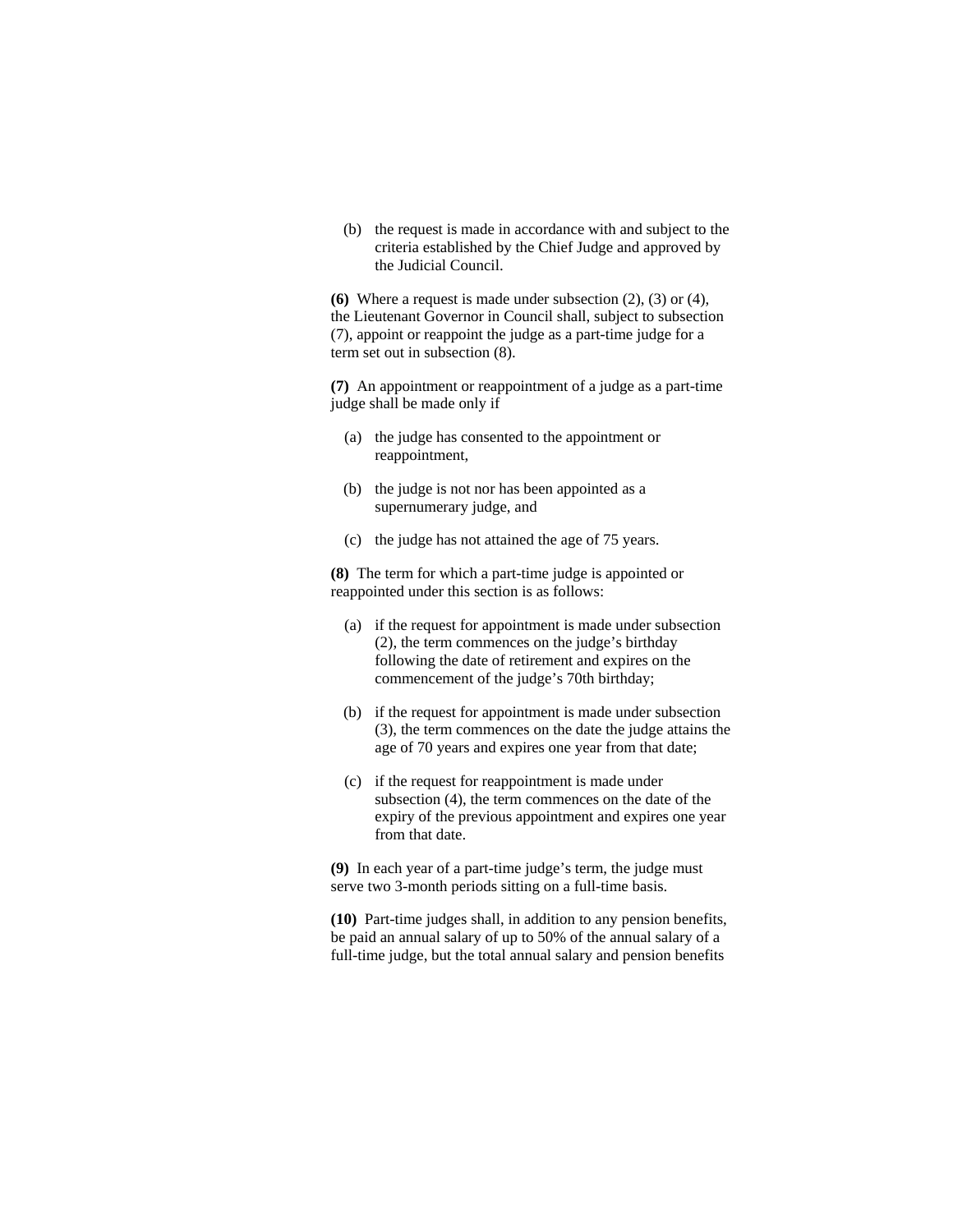payable to a part-time judge cannot exceed the annual salary of a full-time judge.

**(11)** Notwithstanding anything in this section, the term of appointment of a part-time judge expires when the judge attains the age of 75 years.

### **4 Section 9.3(1) is amended by striking out** "or" **at the end of clause (a), adding** "or" **at the end of clause (b) and adding the following after clause (b):**

 (c) the term of office of a judge appointed or reappointed under section 9.24 expires,

**5 Section 9.41 is amended by adding** "or part-time" **after**  "full-time".

**6 Section 9.52(1)(a) and (b) are amended by striking out**  "fixing" **and substituting** "governing".

## **7 The** *Judicature Act* **is amended in section 41.1(1)(a) by adding the following after subclause (i.1):**

- (i.2) in the case of a judge, by the Chief Judge that relates to a request for appointment or reappointment of the judge as a part-time judge made pursuant to section 9.24 of the *Provincial Court Act*;
- **8 This Act comes into force on Proclamation.**

### **Explanatory Notes**

**1** Amends chapter P-31 of the Revised Statutes of Alberta 2000.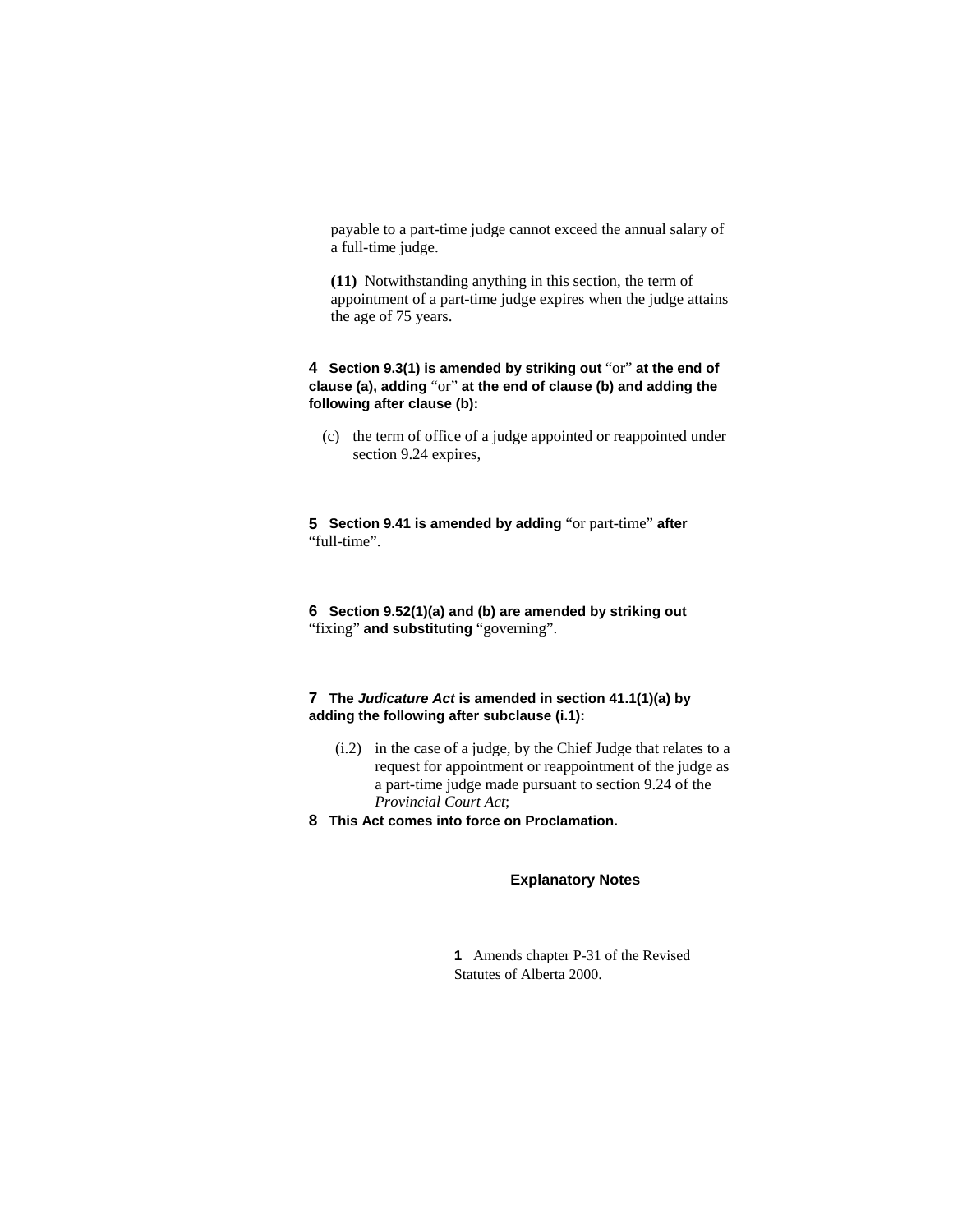### **2** Section 1(b) presently reads:

### *1 In this Act,*

 *(b) "judge" means a judge of the Provincial Court appointed under this Act and includes a Chief Judge, Deputy Chief Judge, Assistant Chief Judge and supernumerary judge;* 

**3** New section added to enable full-time retiring judges to be reappointed as part-time judges.

**4** Section 9.3(1) presently reads:

*9.3(1) Where* 

- *(a) a judge retires, or*
- *(b) the term of office of a judge reappointed under section 9.23 expires,*

*that person may elect to become a supernumerary judge.* 

### **5** Section 9.41 presently reads:

*9.41 Unless otherwise authorized by the Lieutenant Governor in Council, a judge who is employed as a full-time judge shall not carry on or practise any other business, profession, trade or occupation.*